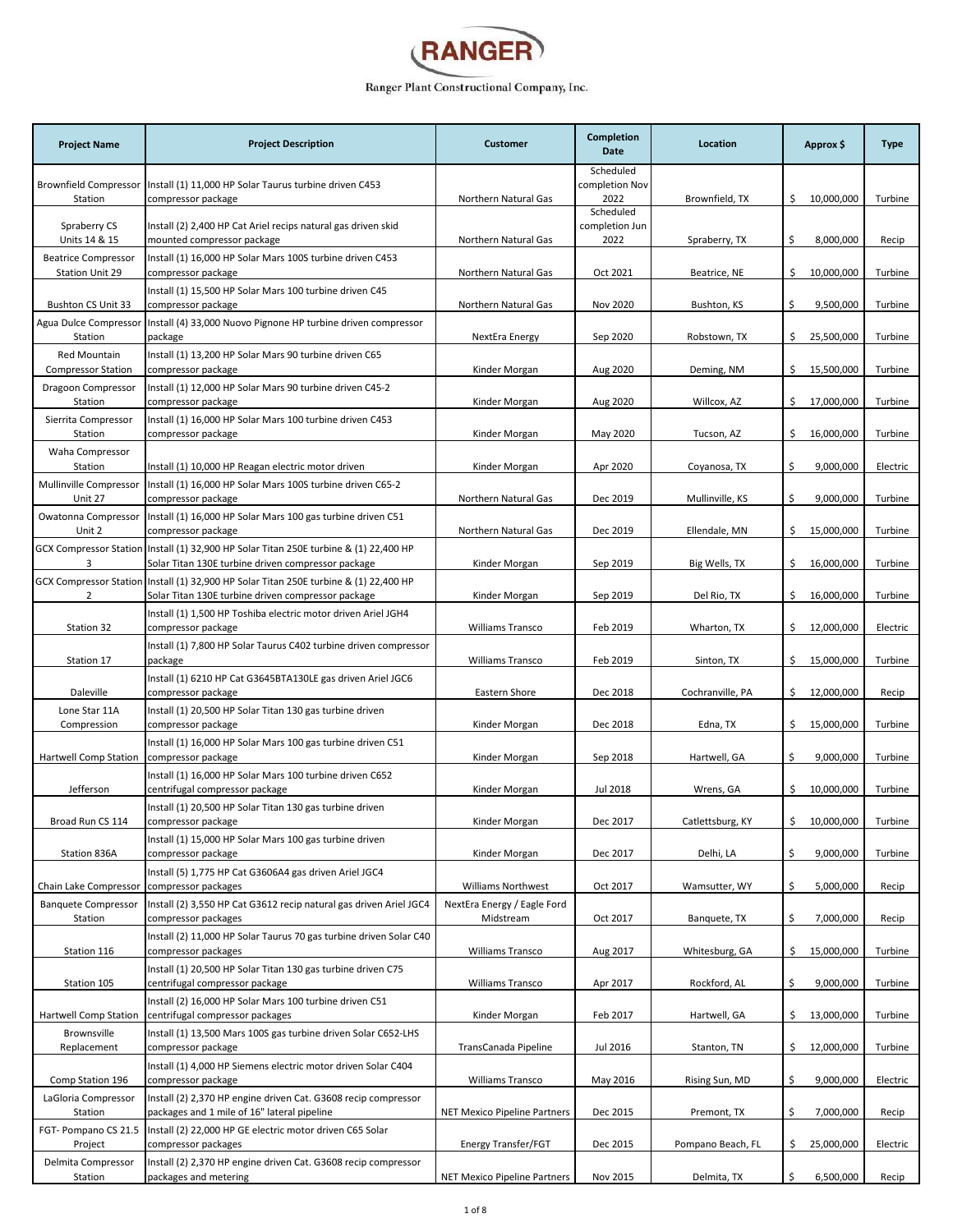

| <b>Project Name</b>                                    | <b>Project Description</b>                                                                                                                                                                   | <b>Customer</b>                               | Completion<br>Date | Location               | Approx \$         | <b>Type</b> |
|--------------------------------------------------------|----------------------------------------------------------------------------------------------------------------------------------------------------------------------------------------------|-----------------------------------------------|--------------------|------------------------|-------------------|-------------|
| Agua Dulce Comp<br>Station                             | Install (4) 25,000 HP GE electric motor driven C-652 Solar<br>compressor packages                                                                                                            | NET Mexico Pipeline Partners                  | Jul 2015           | Agua Dulce, TX         | \$.<br>30,000,000 | Electric    |
| Tescott & NNG Meter                                    | Install (4) 3,550 HP 3612 Cat. Dresser Rand 65 MMSCFD & NNG<br>meter station                                                                                                                 | <b>Tallgrass Energy</b>                       | Jun 2014           | Tescott, KS            | \$<br>15,500,000  | Recip       |
|                                                        | Install (1) 4,700 HP Cat. 3616 natural gas engine driven Ariel                                                                                                                               |                                               |                    |                        |                   |             |
| LREC 2013 Expansion                                    | compressor and addition of a new withdrawal train                                                                                                                                            | Leaf River Energy                             | Nov 2013           | Taylorsville, MS       | \$<br>6,500,000   | Recip       |
| Cadeville Gas Storage                                  | Install (2) 4,700 HP Cat. 3616 natural gas engine driven Ariel<br>compressors, dehydration equipment, pipe/valve/fittings,<br>civil/structural and instrumentation/electrical infrastructure | Cardinal Gas Storage                          | Jun 2013           | Monroe, LA             | \$.<br>11,000,000 | Recip       |
|                                                        | Install (1) 10,000 HP Solar Taurus C402 turbine driven<br>compressor package with auxilliary equipment and construct                                                                         | Kinder Morgan - Southern                      |                    |                        |                   |             |
| Hartwell Comp Station                                  | building addition                                                                                                                                                                            | Natural Gas                                   | May 2013           | Elberton, GA           | \$<br>7,000,000   | Turbine     |
| <b>Bedford Comp Station</b>                            | Install (1) 26,000 HP GE electric motor driven Solar compressor<br>package and uprate (2) 11,000 HP electric units to 14,300 HP                                                              | Spectra Energy                                | Apr 2013           | Bedford, PA            | \$11,500,000      | Electric    |
| <b>Compressor Station</b><br>260A                      | Install (1) 1,900 HP GE electric motor driven Solar compressor<br>package                                                                                                                    | El Paso - Tennessee Gas                       | Nov 2012           | Agawam, MA             | 5,000,000<br>\$   | Electric    |
| Cape Canaveral CS32                                    | Install (2) 15,000 HP GE electric motor driven Solar Titan C452<br>compressor packages                                                                                                       | Florida Gas Transmission<br>Company, LLC      | Nov 2012           | Orlando, FL            | \$<br>11,000,000  | Electric    |
| Station 125                                            | Install (1) 15,000 HP Siemens electric motor driven Dresser-Rand<br>50 PDI compressor package                                                                                                | <b>Williams Transco</b>                       | Oct 2012           | Monroe, GA             | \$<br>4,500,000   | Electric    |
|                                                        | Install (1) 7,000 HP GE electric motor driven Cooper-Bessemer                                                                                                                                |                                               |                    |                        |                   |             |
|                                                        | Ellerslie's Comp Phase III LM-4 compressor package                                                                                                                                           | El Paso- Southern Natural Gas                 | May 2012           | Ellerslie, GA          | \$<br>4,000,000   | Electric    |
|                                                        | Pike Fork Comp Station   Install (5) 1,286 HP Exterran compressors                                                                                                                           | Exterran                                      | Feb 2012           | Salem, WV              | \$<br>1,900,000   | Recip       |
| <b>Elk River</b>                                       | Install (1) 1,100 HP electric motor driven compressor package                                                                                                                                | Northern Natural Gas                          | Oct 2011           | Zimmerman, MN          | \$<br>2,000,000   | Electric    |
| Washita Creek                                          | Install (1) 1,750 HP Cat. 3606 and (1) 3,000 HP Cat.3608 natural<br>gas engine driven Ariel compressor packages and supporting<br>utilities                                                  | Eagle Rock Energy                             | Oct 2011           | Canadian, TX           | \$<br>900,000     | Recip       |
| Pierz & Popple                                         | Install (1) 800 HP electric motor driven compressor package                                                                                                                                  | Northern Natural Gas                          | Sep 2011           | Pierz, MN              | \$<br>2,000,000   | Electric    |
| Station #13                                            | Install (1) 22,000 HP Siemens electric motor driven Solar Titan<br>compressor package                                                                                                        | Florida Gas Transmission<br>Company, LLC      | Apr 2011           | Caryville, FL          | \$<br>9,500,000   | Electric    |
| Station #27                                            | Install (1) 22,000 HP Siemens electric motor driven Solar Titan<br>compressor package                                                                                                        | Florida Gas Transmission<br>Company, LLC      | Mar 2011           | Thonotosassa, FL       | \$<br>9,000,000   | Electric    |
| Station #14                                            | Install (1) 20,500 HP Solar Titan turbine driven compressor<br>package                                                                                                                       | Florida Gas Transmission<br>Company, LLC      | Dec 2010           | Quincy, FL             | \$<br>8,500,000   | Turbine     |
| Alto Compressor Station package                        | Install (1) 15,000 HP Solar Mars turbine driven compressor                                                                                                                                   | <b>CenterPoint Energy Gas</b><br>Transmission | Nov 2010           | Mangham, LA            | \$<br>6,500,000   | Turbine     |
| Arlington Expansion                                    | Install (1) 17.500 HP Siemens electric motor driven solar C452<br>compressor package                                                                                                         | Kinder Morgan Gas<br>Transmission             | Mar 2010           | Arlington, WY          | \$<br>4,000,000   | Electric    |
|                                                        | Install (1) 20,500 HP Solar Titan turbine driven compressor                                                                                                                                  | Kinder Morgan Gas                             |                    |                        |                   |             |
| <b>Big Hole Comp Station</b><br><b>Blue Mound Comp</b> | package<br>Install (3) 8,000 HP Toromont Cat. G12CM34 with Ariel<br>compressors & (2) 6,000 HP Toromont Cat. G16CM34 with Ariel                                                              | Transmission<br>Kinder Morgan Gas             | Mar 2010           | Craig, CO              | \$<br>6,500,000   | Turbine     |
| Station                                                | compressors<br>Install (3) 8,000 HP Toromont Cat. G16CM34 driven Ariel                                                                                                                       | Transmission                                  | Sep 2009           | Blue Mound, IL         | \$.<br>38,000,000 | Recip       |
|                                                        | compressors & (2) 6,000 HP Toromont Cat. G16CM34 driven                                                                                                                                      | Kinder Morgan Gas                             |                    |                        |                   |             |
| Paris Comp Station                                     | Ariel compressors<br>Install (1) 1,680 HP Waukesha L7044GSI natural gas engine driver                                                                                                        | Transmission                                  | Jul 2009           | Paris, TX              | 16,000,000<br>\$. | Recip       |
| Long Lake Comp Station                                 | and Ariel JGK-4 reciprocating compressor package with<br>associated piping and appurtenances                                                                                                 | <b>CenterPoint Energy Gas</b><br>Transmission | Jun 2009           | Coushatta, LA          | \$<br>3,500,000   | Recip       |
| <b>Bertrand Comp Station</b>                           | Install (3) 8,000 HP Toromont Cat. G12CM34 with Ariel<br>compressors & (2) 6,000 HP Toromont Cat. G16CM34 with Ariel<br>compressors                                                          | Kinder Morgan Gas<br>Transmission             | Jun 2009           | Bertrand, NE           | \$.<br>30,000,000 | Recip       |
| <b>Arlington Comp Station</b>                          | Install (2) 8,000 HP Toromont Cat. G16CM34 with Ariel<br>compressors & (1) 6,000 HP Toromont Cat. G16CM34 with Ariel<br>compressor                                                           | Kinder Morgan Gas<br>Transmission             | Jun 2009           | Arlington, WY          | \$<br>12,000,000  | Recip       |
| <b>Mexico Comp Station</b>                             | Install (2) 20,500 HP Solar Titan-130 turbine driven compressor<br>packages                                                                                                                  | Kinder Morgan Gas<br>Transmission             | Jun 2009           | Mexico, MO             | Ś.<br>16,000,000  | Turbine     |
| Jane Comp Station                                      | Install (1) 1,340 HP Cat. G3516 natural gas engine driven Ariel<br>compressor                                                                                                                | CenterPoint Energy Gas<br>Transmission        | May 2009           | Jane, MO               | \$<br>4,390,000   | Recip       |
| Woodchopping Ridge CS compressor package               | Install (1) Solar Titan 18,000 HP turbine driven Solar C652                                                                                                                                  | Maritimes & Northeast<br>Pipeline LLC         | Dec 2008           | Woodchopping Ridge, ME | \$.<br>18,940,598 | Turbine     |
| Big Hole Comp Station   package                        | Install (1) 7,700 HP Solar Taurus 60 turbine driven compressor                                                                                                                               | Kinder Morgan Gas<br>Transmission             | Dec 2008           | Craig, CO              | Ś.<br>8,684,000   | Turbine     |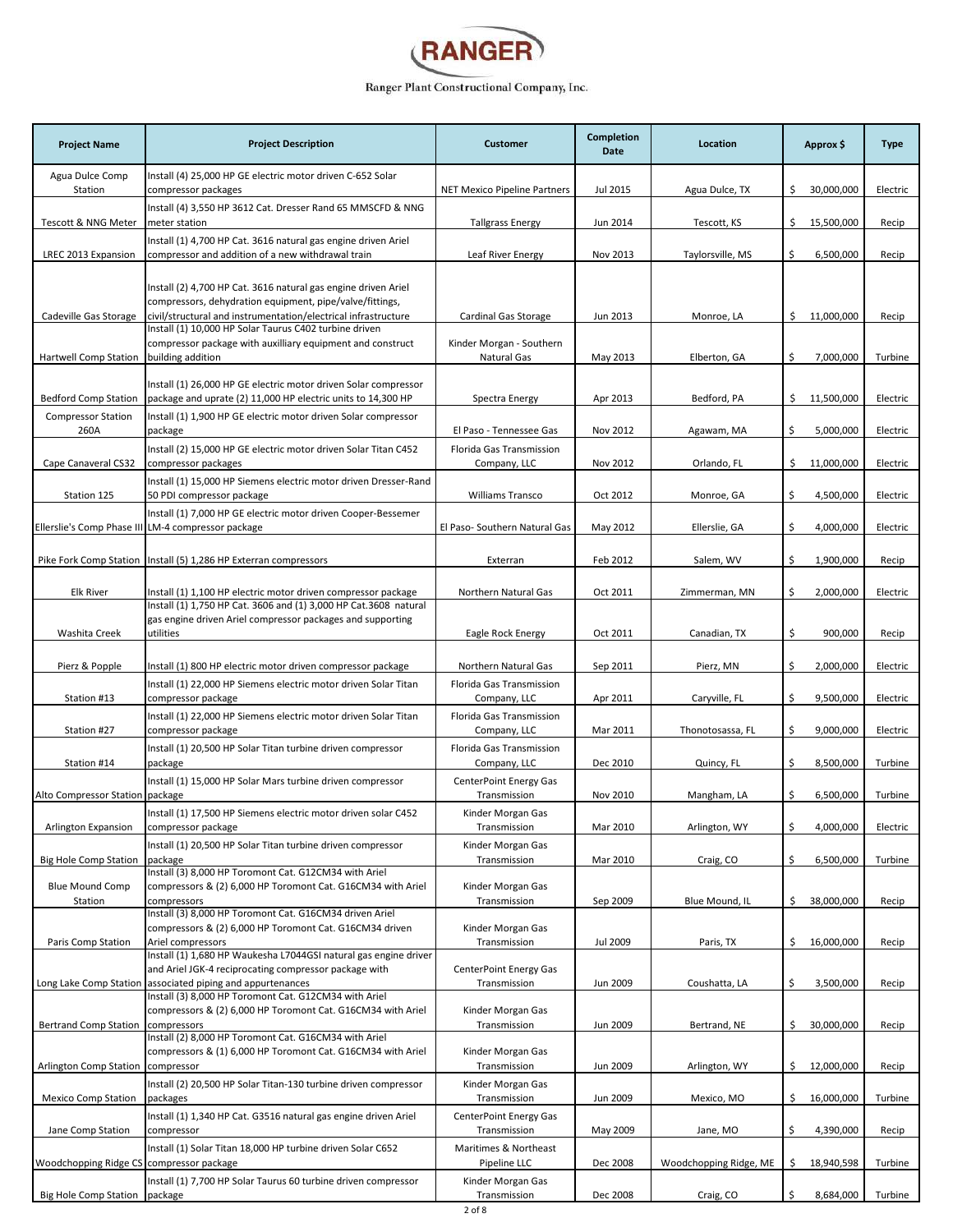

| <b>Project Name</b>              | <b>Project Description</b>                                                                                                                                                                   | <b>Customer</b>                            | Completion<br>Date | Location            | Approx \$        | <b>Type</b> |
|----------------------------------|----------------------------------------------------------------------------------------------------------------------------------------------------------------------------------------------|--------------------------------------------|--------------------|---------------------|------------------|-------------|
|                                  | Install (2) 7,700 HP Solar Taurus 60 turbine driven compressor<br>packages & (2) 4,735 HP Cat. 3616/ Ariel JGU-4 compressor                                                                  |                                            |                    |                     |                  |             |
| Meeker Comp Station              | packages & (1) 3,350 HP Cat. 3616/ Ariel JGU-4 compressor<br>package                                                                                                                         | Kinder Morgan Gas<br>Transmission          | May 2008           | Meeker, CO          | \$22,245,069     | Turbine     |
| Cheyenne Plains Comp<br>Station  | Install (2) 17,500 HP Solar C652/ Siemens electric motor driven<br>compressor packages                                                                                                       | Kinder Morgan Gas<br>Transmission          | Mar 2008           | Carr, CO            | \$16,389,172     | Electric    |
| Julesburg Comp Station           | Install (2) 17,500 HP Solar C652/ Siemens electric motor driven<br>compressor packages                                                                                                       | Kinder Morgan Gas<br>Transmission          | Mar 2008           | Julesburg, CO       | \$15,394,073     | Electric    |
| <b>Wamsutter Comp</b><br>Station | Install (3) 10,310 HP Solar Taurus 70 compressor packages & (2)<br>2,350 Caterpillar 3608/ Ariel JGC-2 compressor packages                                                                   | Kinder Morgan Gas<br>Transmission          | Jan 2008           | Wamsutter, WY       | \$17,860,444     | Turbine     |
| Echo Springs Comp<br>Station     | Completed Installation, Start up & Clean up of Compressor<br>Station                                                                                                                         | Kinder Morgan Gas<br>Transmission          | 2008               | Echo Springs, WY    | \$<br>2,416,636  | Turbine     |
|                                  | Add (1) 4,100 HP Compressor at Otoe Co., NE by abandoning &<br>re-installing compressor from Clifton CS at Clay Co., KS                                                                      | Northern Natural Gas                       | 2007               | Palmyra, NE         | \$<br>4,074,000  | Recip       |
|                                  | Install HP & Compressor Packages                                                                                                                                                             | <b>Enbridge Gathering</b>                  | 2007               | Decatur, TX         | \$<br>1,053,239  | Recip       |
|                                  | Install 7,042 HP Compressor Package                                                                                                                                                          | <b>Enbridge Gathering</b>                  | 2007               | Greenwood, TX       | \$<br>607,894    | Recip       |
|                                  | Setting and Installing Piping for (1) 7,042 HP Compressor &<br>Installing New Piping on (2) existing Filter Seperators                                                                       | <b>Enbridge Gathering</b>                  | 2007               | Decatur, TX         | \$<br>1,078,621  | Recip       |
|                                  | Install HP & Compressor Packages                                                                                                                                                             | <b>Enbridge Gathering</b>                  | 2007               | Palo Pinto, TX      | \$<br>584,954    | Recip       |
|                                  | Setting & Installing Piping for (1) 7,042 Compressor                                                                                                                                         | <b>Enbridge Gathering</b>                  | 2007               | Palo Pinto, TX      | \$<br>448,679    | Recip       |
|                                  | Install 1,475 HP Compressor with associated piping                                                                                                                                           | <b>Enbridge Gathering</b>                  | 2006               | Gordon, TX          | \$<br>231,000    | Recip       |
|                                  | Install (3) 3,520 HP Compressors with associated piping                                                                                                                                      | <b>Enbridge Gathering</b>                  | 2006               | Jacksboro, TX       | \$<br>975,000    | Recip       |
|                                  | Install (3) 3,516 HP & (1) 744 HP Compressors with associated<br>piping                                                                                                                      | <b>Enbridge Gathering</b>                  | 2006               | Lipan, TX           | \$<br>950,000    | Recip       |
|                                  | Install (1) 3,550 HP CAT 3612 / Ariel JG-4 Compressor & (1) 1,775<br>HP CAT 3606 / Ariel JG-2 Compressor                                                                                     | Kinder Morgan Gas<br>Transmission          | 2006               | Chico, TX           | \$<br>3,340,070  | Recip       |
|                                  | Install (1) 1,100 HP Electric Drive Compressor Station and Valves                                                                                                                            | Northern Natural Gas                       | 2006               | Spencer, SD         | \$<br>1,931,002  | Turbine     |
|                                  | Install 7,042 HP CSI Compressor Unit W/ Associated Piping                                                                                                                                    | <b>Enbridge Gathering</b>                  | 2006               | Gordon, TX          | \$<br>447,502    | Turbine     |
|                                  | Install Foundations, (2) 3,000 HP Electric Compressor & (1) 1,500<br>HP Compressor and (1) 250 HP Compressor                                                                                 | <b>Enbridge Gathering</b>                  | 2006               | Springtown, TX      | \$<br>1,500,000  | Turbine     |
|                                  | Install 50 MMCFM CO2 & (5) Compressors with<br>a total of 11,110 HP with associated piping                                                                                                   | <b>BCCK Engineering</b>                    | 2005               | La Veta, CO         | \$<br>2,588,000  | Recip       |
|                                  | Install (1) 3,520 HP Caterpillar G3612 TALE Engine/Ariel JGC6<br>Compressor, (1) 2,370 HP Caterpiller G3608 TALE Engine/Ariel<br><b>JGC4 Compressor with associated Piping &amp; Coolers</b> | Kinder Morgan Gas<br>Transmission          | 2005               | Ratliff City, OK    | \$<br>3,226,000  | Recip       |
|                                  | Relocate 1,200 HP Compressor from Sweetwater, TX to<br>Springtown, TX                                                                                                                        | <b>Enbridge Gathering</b>                  | 2005               | Springtown, TX      | \$<br>261,000    | Recip       |
|                                  | Install Compressor Station Phase II (2) 1,775 HP Caterpillar 3606<br>Engine w/Ariel JGC-2 Compresor & a 3,550 HP Caterpillar 3612<br>engine with an Ariel JGC-4 compressor & LCRA Regulator  | Kinder Morgan Gas<br>Transmission          | 2005               | San Felipe, TX      | \$<br>2,784,000  | Recip       |
|                                  | Install 4,735 HP Skid Mounted Engine Driven Reiprocating                                                                                                                                     | Turn-Key Specialist/Enterprise             |                    | Ozona, TX           |                  |             |
|                                  | Compressor Unit with Associated Equipment & Facilities<br>Install 4,735 HP Skid Mounted Engine Driven Reiprocating                                                                           | Products<br>Turn-Key Specialist/Enterprise | 2005               |                     | \$<br>917,585    | Recip       |
|                                  | Compressor Unit with Associated Equipment & Facilities<br>Install additional 15,000 HP Turbine Electric Motor Driven                                                                         | Products                                   | 2005               | Leakey, TX          | \$<br>965,585    | Recip       |
|                                  | Cetrifugal Compressor with Associated Piping<br>Install (2) two New Solar Taurus 70S/C404 10,000 HP/each<br>turbine/compressor sets and (1) new 2200 HP Caterpillar                          | Transwestern Pipeline                      | 2005               | Bloomfield, NM      | \$<br>3,274,500  | Turbine     |
|                                  | 3608/Ariel JGD4 Compressor set with Amine Treating & Metering<br>Facilities                                                                                                                  | El Paso/CIG                                | 2005               | Cheyenne, WY        | \$<br>11,587,500 | Turbine     |
|                                  | Install (1) New 6,000 HP Electric Motor Driven Centrifugal<br>Compressor with associated Equipment & Facilities                                                                              | Kinder Morgan Gas<br>Transmission          | 2004               | West Clear Lake, TX | \$<br>4,483,450  | Turbine     |
|                                  | Install 15,000 HP Electric Driven Solar Compressor Station                                                                                                                                   | Kinder Morgan Gas<br>Transmission          | 2004               | Devers, TX          | \$<br>2,668,000  | Turbine     |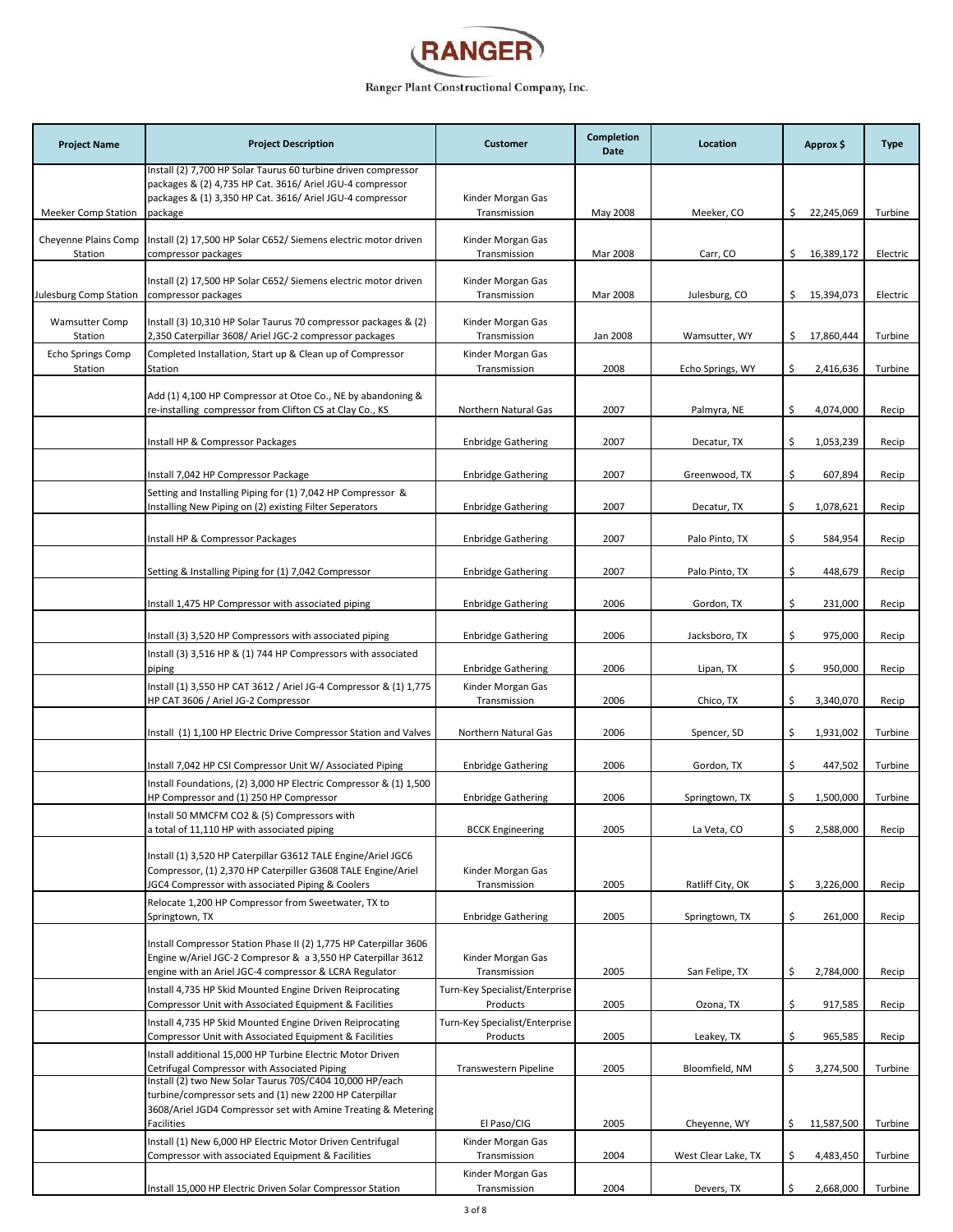

| <b>Project Name</b> | <b>Project Description</b>                                                                                                     | <b>Customer</b>                                     | Completion<br>Date | Location         | Approx \$        | <b>Type</b> |
|---------------------|--------------------------------------------------------------------------------------------------------------------------------|-----------------------------------------------------|--------------------|------------------|------------------|-------------|
|                     | Grassroots 5,250 HP Injection Compressor Station                                                                               | Virginia Gas                                        | 2003               | Saltville, VA    | \$<br>2,940,000  | Recip       |
|                     | Installing 7,200 HP Rolls Royce Skidmounted Centrifugal Gas                                                                    |                                                     |                    |                  |                  |             |
|                     | Compressor & Power Turbine                                                                                                     | Florida Gas Transmission<br>Williams/Kern River Gas | 2003               | Orlando, FL      | \$<br>3,089,000  | Turbine     |
|                     | Install 15,000 HP Mars Turbine Compressor Station                                                                              | Transmission                                        | 2003               | Dry Lake, NV     | \$<br>7,000,000  | Turbine     |
|                     | Install (2) 15,000 HP Mars Turbine Compressor Station                                                                          | Williams/Kern River Gas<br>Transmission             | 2003               | Jean, NV         | \$<br>6,500,000  | Turbine     |
|                     | Install 15,000 HP Mars Turbine Compressor Station                                                                              | Williams/Kern River Gas<br>Transmission             | 2003               | Fillmore, UT     | \$<br>5,200,000  | Turbine     |
|                     | Install (2) 15,000 HP Mars Turbine Compressor Station                                                                          | Williams/Kern River Gas<br>Transmission             | 2003               | Veyo, UT         | \$<br>10,500,000 | Turbine     |
|                     | Install (1) 4,455 HP Compressor                                                                                                | El Paso/Southern Natural Gas                        | 2002               | Thomaston, GA    | 2,089,000<br>\$  | Recip       |
|                     | Install (1) 4,455 HP Compressor                                                                                                | El Paso/Southern Natural Gas                        | 2002               | Enterprise, MS   | \$.<br>2,346,000 | Recip       |
|                     | Install (1) 4,445 HP Hanover Compressor & (1) 8,000 HP                                                                         |                                                     |                    |                  |                  |             |
|                     | Dresser/Rand Compressor with misc. Piping Modifications                                                                        | Aquila                                              | 2002               | Katy, TX         | \$.<br>3,500,000 | Recip       |
|                     | Install 41,500 HP Turbine Compressor                                                                                           | Enron/Transwestern Pipeline                         | 2002               | Flagstaff, AZ    | \$<br>5,206,000  | Turbine     |
|                     | Install 15,000 HP Electric Compressor Station                                                                                  | Williams/Kern River Gas<br>Transmission             | 2002               | Daggett, CA      | 8,967,000<br>\$  | Turbine     |
|                     | Install Additional 15,700 HP Turbine Compressor                                                                                | Florida Gas Transmission                            | 2002               | Salt Springs, FL | \$<br>3,197,096  | Turbine     |
|                     |                                                                                                                                | Raytheon Engineers &                                |                    |                  |                  |             |
|                     | Install (4) 5000 HP Reciprocating Compressor Gas Storage Facility<br>Install Additional 15,700 HP Turbine Compressor & (3) Gas | Constructors                                        | 2001               | Petal, MS        | \$<br>5,300,000  | Recip       |
|                     | Coolers                                                                                                                        | Florida Gas Transmission                            | 2001               | Mt. Vernon, AL   | \$<br>2,892,000  | Turbine     |
|                     | Install 15,000 HP Turbine Compressor Station                                                                                   | Williams Gas / Kern River Gas<br>Transmission       | 2001               | Daggett, CA      | 4,400,000<br>Ŝ.  | Turbine     |
|                     | Install Additional 15,700 HP Turbine Compressor & (5) Gas<br>Coolers                                                           | Florida Gas Transmission                            | 2001               | Quincy, FL       | \$<br>2,423,000  | Turbine     |
|                     | Install (1) 7,170 HP CR 601-KC-9/RFA-24                                                                                        | Florida Gas Transmission<br>Company                 | 2001               | Lecanto, FL      | \$<br>1,659,700  | Turbine     |
|                     | Install (1) 15,000 HP Combustion Turbine Drive Centrifugal<br>Compressors                                                      | Williams Gas Pipeline -<br>Transco                  | 2001               | Bloomsburg, PA   | \$<br>1,934,100  | Turbine     |
|                     | Install 15,000 HP Turbine Compressor Station                                                                                   | Williams Gas / Kern River Gas<br>Transmission       | 2001               | Veyo, UT         | \$<br>7,300,000  | Turbine     |
|                     | Install (1) 10,350 HP Solar Mars 90/C65 Compressor Station                                                                     | Florida Gas Transmission<br>Company                 | 2000               | Trenton, FL      | 2,446,000<br>\$  | Turbine     |
|                     | Install (1) 16,500 HP Electric Driven Centrifugal Compressor                                                                   | Williams Gas Pipeline -<br>Transco                  | 2000               | Newnan, GA       | \$<br>2,220,000  | Turbine     |
|                     | Install (1) 10,000 HP Electric Motor W/Cooper                                                                                  | Enron Engineering &                                 |                    |                  | 2,377,149        | Turbine     |
|                     | Compressor/Turbine                                                                                                             | Construction                                        | 2000               | Gallup, NM       | \$.              |             |
|                     | Install (2) 3,500 HP Solar Centaur Turbine/Compressor                                                                          | Coral Mexico Pipeline, LLC                          | 2000               | Falfurrias, TX   | \$<br>1,351,000  | Turbine     |
|                     | Install (1) 1600 HP Solar Saturn Turbine/Compressor                                                                            | Southern Natural Gas                                | 1999               | Northport, AL    | \$.<br>685,000   | Turbine     |
|                     | Install (1) 4700 HP Solar Centaur Turbine                                                                                      | Southern Natural Gas                                | 1999               | Providence, AL   | \$<br>1,089,000  | Turbine     |
|                     | Install (1) 18,000 HP Solar Titan Turbine                                                                                      | Columbia Gulf Transmission                          | 1999               | Inverness, MS    | \$<br>1,822,000  | Turbine     |
|                     | Install (1) 18,000 HP Solar Titan Turbine                                                                                      | Columbia Gulf Transmission                          | 1999               | Corinth, MS      | \$<br>2,039,000  | Turbine     |
|                     | Install (1) 15,000 HP Solar Mars Turbine/Compressor                                                                            | Columbia Gulf Transmission                          | 1999               | Hampshire, TN    | 1,555,000<br>Ś.  | Turbine     |
|                     | Install (7) 6500 HP Electric Motor Driven Compressors                                                                          | Enron Engineering &<br>Construction                 | 1999               | Houston, TX      | \$<br>5,260,000  | Turbine     |
|                     | Install (1) 5700 HP Solar Centaur Turbine/Compressor                                                                           | Northwest Pipeline<br>Corporation                   | 1999               | Roosevelt, WA    | \$<br>1,139,000  | Turbine     |
|                     | Install (1) 1,600 HP Solar Saturn Turbine                                                                                      | Southern Natural Gas                                | 1998               | Heflin, AL       | \$<br>805,000    | Turbine     |
|                     | Install (1) 4,700 HP Solar Turbine                                                                                             | Southern Natural Gas                                | 1998               | Providence, AL   | \$<br>1,089,000  | Turbine     |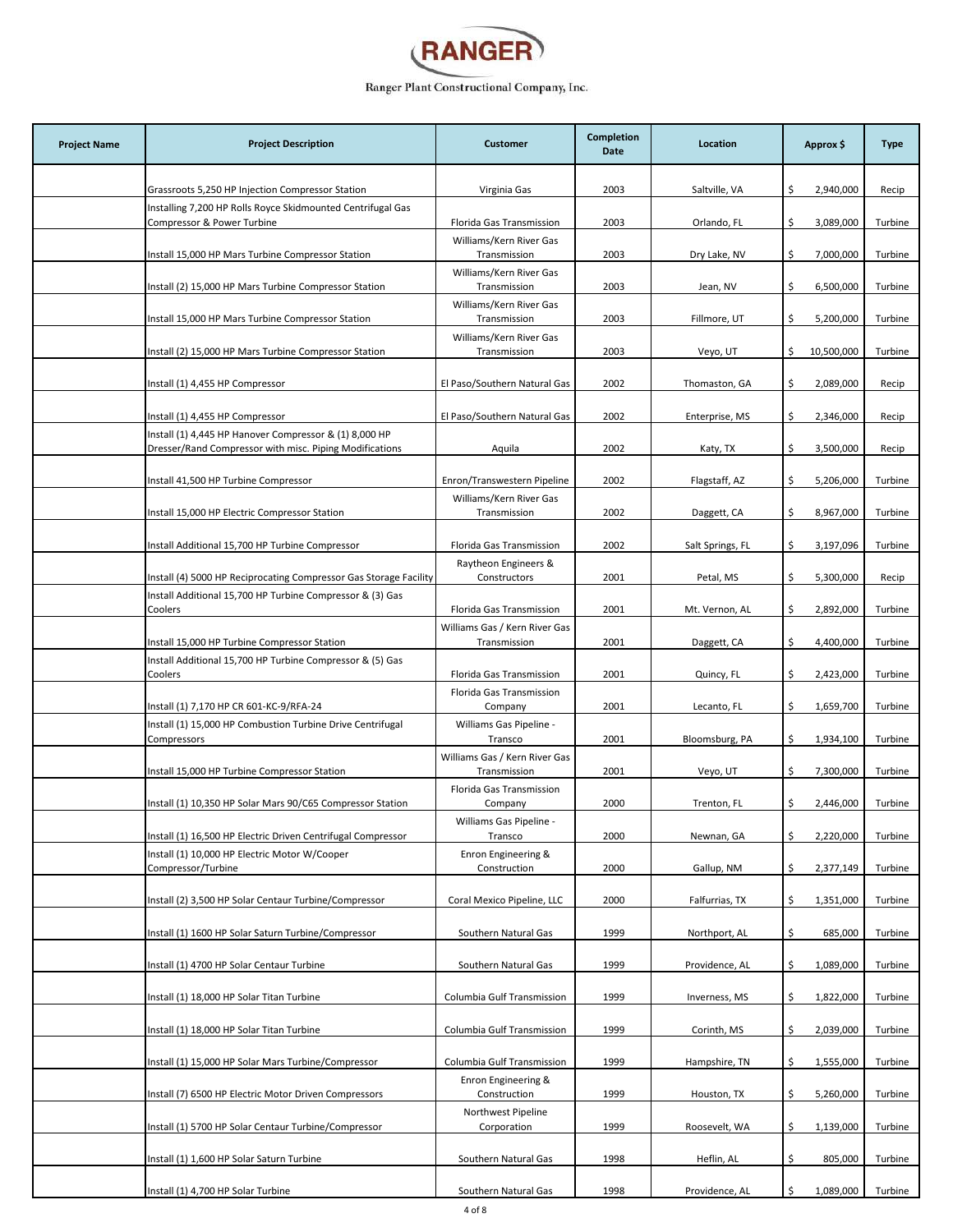

| <b>Project Name</b>               | <b>Project Description</b>                                                                                  | <b>Customer</b>                          | Completion<br>Date | Location          | Approx \$        | <b>Type</b> |
|-----------------------------------|-------------------------------------------------------------------------------------------------------------|------------------------------------------|--------------------|-------------------|------------------|-------------|
|                                   | Install (1) 4,700 HP Solar Turbine                                                                          | Southern Natural Gas                     | 1998               | Rome, GA          | \$<br>1,700,000  | Turbine     |
|                                   | Install (2) 5,500 HP Electric Drive Compressors                                                             | <b>Transcontinental Gas Pipeline</b>     | 1998               | Monroe, GA        | \$<br>2,595,000  | Turbine     |
|                                   | Install (1) Cooper Bessemer Centrifugal Compressor driven by a<br>15,000 HP G.E. Synchronous Electric Motor | Northern Border Pipeline                 | 1998               | Reinbeck, IA      | 4,236,230<br>\$  | Turbine     |
|                                   | Install (2) 4,700 HP Solar Turbine                                                                          | Southern Natural Gas                     | 1998               | Sand Hill, MS     | \$<br>1,936,000  | Turbine     |
|                                   | Install (1) 8,170 HP Solar Taurus Turbine/Solar Centrifugal<br>Compressor Set & Ancillary Facilities        | <b>Texas Eastern Gas</b><br>Transmission | 1998               | Hollansburg, OH   | \$<br>2,865,000  | Turbine     |
|                                   | Install (2) 1,200 HP Cooper Superior Compressors - Addition                                                 | Colorado Interstate Gas                  | 1997               | Rawlins, WY       | \$.<br>3,337,000 | Recip       |
|                                   | Install (4) 1,200 HP Cooper Superior Compressors - Addition                                                 | Colorado Interstate Gas                  | 1997               | Rock Springs, WY  | \$<br>2,483,000  | Recip       |
| <b>Toca Compressor</b><br>Station | Install (2) 4,700 HP Solar Turbine                                                                          | Southern Natural Gas                     | 1997               | St Bernard, LA    | \$<br>1,429,000  | Turbine     |
|                                   | Install Solar Mars 100S Turbocompressor                                                                     | Columbia Gulf Transmission               | 1997               | Inverness, MS     | 1,150,000<br>\$  | Turbine     |
|                                   | Install 15,600 HP Solar Turbines Mars T-100 &<br>Dresser-Rand Model 50 PDI Centrifugal Compressor           | <b>Transcontinental Gas Pipeline</b>     | 1997               | Laurel, MS        | \$<br>1,514,690  | Turbine     |
|                                   | Install (9) 1100 HP Compressor Units driven by Gas Turbine                                                  | South Carolina Pipeline                  | 1997               | Gaffney, SC       | \$<br>2,505,000  | Turbine     |
|                                   | Install (1) Cooper Bessemer Centrifugal Compressor driven by<br>35,000 HP Cooper Rolls Gas Turbine          | Northern Border Pipeline                 | 1997               | Clear Lake, SD    | \$<br>4,320,000  | Turbine     |
|                                   | Install Ariel JGC-6 six cylinder skid mounted 3335 HP Compressor                                            | Market Hub Partners                      | 1997               | Liberty, TX       | \$<br>1,205,000  | Turbine     |
|                                   | Install 17,800 HP Natural Gas Compressor Facility                                                           | Columbia Gulf Transmission               | 1997               | Strasburg, VA     | \$<br>3,625,000  | Turbine     |
|                                   | Install (2) 5,278 HP Dresser Rand CDP Centrifugal Turbines -<br>Addition                                    | Colorado Interstate Gas                  | 1997               | Laramie, WY       | 1,824,000<br>\$  | Turbine     |
|                                   | Install (2) 5,278 HP Dresser Rand CDP Centrifugal Turbines -<br>Addition                                    | Colorado Interstate Gas                  | 1997               | Muddy Gap, WY     | \$.<br>2,187,000 | Turbine     |
|                                   | Install (3) 4,000 HP Replacement & Electric Modifications                                                   | Southern Natural Gas                     | 1996               | Enterprise, MS    | \$<br>4,258,000  | Recip       |
|                                   | Install 10,000 HP Addition & Modernization                                                                  | <b>CNG Transmission</b>                  | 1996               | South Oakford, PA | \$<br>3,247,000  | Recip       |
|                                   | Install 1,450 HP Addition Solar Saturn Turbine                                                              | Southern Natural Gas                     | 1996               | Pell City, AL     | \$.<br>597,000   | Turbine     |
|                                   | Install 5,600 HP Addition Solar Taurus Turbine                                                              | Southern Natural Gas                     | 1996               | Providence, AL    | \$<br>2,053,000  | Turbine     |
|                                   | Install 10,000 HP Electric Motor/Solar Turbine                                                              | Enron/Transwestern Pipeline              | 1996               | Bisti, NM         | \$<br>1,298,000  | Turbine     |
|                                   | Install 7,000 HP Electric Motor/Solar Turbine                                                               | Enron/Transwestern Pipeline              | 1996               | Bloomfield, NM    | 1,025,000<br>\$  | Turbine     |
|                                   | Install 6,000 HP Compressor Addition                                                                        | Enron/Northern Natural Gas               | 1995               | Hubbard, IA       | \$<br>1,540,000  | Recip       |
|                                   | Replace (2) two existing Steam Turbines w/Electric Drivers                                                  | <b>Transcontinental Gas Pipeline</b>     | 1995               | Clanton, AL       | \$<br>797,825    | Turbine     |
|                                   | <b>Install New Compressor Station</b>                                                                       | <b>Transcontinental Gas Pipeline</b>     | 1995               | Stockbridge, GA   | 2,695,000<br>\$  | Turbine     |
|                                   | Install 14,100 HP Compressor Addition                                                                       | <b>Transcontinental Gas Pipeline</b>     | 1995               | Mooresville, NC   | Ś.<br>1,401,721  | Turbine     |
|                                   | Install 25,300 HP W/Cooler & Scrubbers & Related Facilities                                                 | Florida Gas Transmission                 | 1994               | Mt. Vernon, AL    | 2,948,243<br>\$  | Recip       |
|                                   | Install 4,000 HP W/Scrubber & Related Facilities                                                            | Florida Gas Transmission                 | 1994               | Melbourne, FL     | 2,646,035<br>Ŝ.  | Recip       |
|                                   | Install 5,000 HP w/scrubber & Related Facilities                                                            | Florida Gas Transmission                 | 1994               | Ft. Pierce, FL    | 2,366,212<br>\$  | Recip       |
|                                   | Install (2) 1,000 HP Compressor Units                                                                       | Northern Natural Gas<br>Company          | 1994               | Elkhart, KS       | \$<br>306,000    | Recip       |
|                                   | Install (2) 8,000 HP                                                                                        | Tennessee Gas Pipeline                   | 1994               | Natchitoches, LA  | 2,789,010<br>\$  | Recip       |
|                                   | Install 8,000 HP & Related Facilities                                                                       | Florida Gas Transmission                 | 1994               | Wiggins, MS       | \$<br>3,566,707  | Recip       |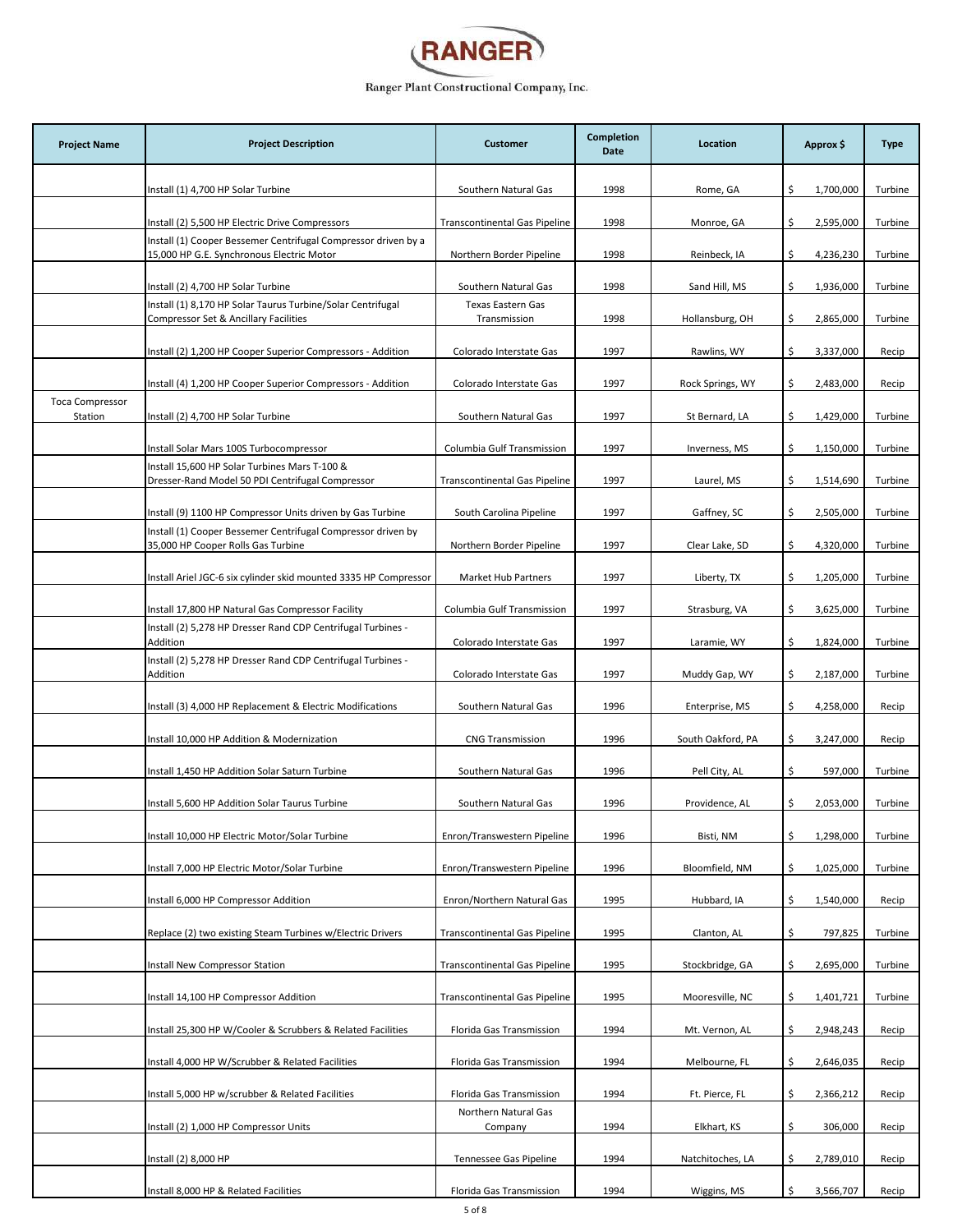

| <b>Project Name</b>        | <b>Project Description</b>                                           | <b>Customer</b>                      | Completion<br>Date | Location           | Approx \$        | <b>Type</b> |
|----------------------------|----------------------------------------------------------------------|--------------------------------------|--------------------|--------------------|------------------|-------------|
|                            | Horsepower Addition (Civil)                                          | Tennessee Gas Pipeline               | 1994               | Cleveland, TX      | \$<br>431,000    | Recip       |
|                            | Install 9,000 HP Compressor Station                                  | <b>CNG Transmission</b>              | 1993               | Carrolton, OH      | 2,095,000<br>\$  | Recip       |
|                            | Install 400 HP Compressor, Scrubber & Relocate Dehy Facilities       | Valero Transmission Co.              | 1993               | Ozona, TX          | \$<br>99,000     | Turbine     |
|                            | Install 4,700 HP Compressor Station                                  | <b>ANR Pipeline Company</b>          | 1992               | Woodstock, IL      | \$.<br>781,000   | Recip       |
|                            | Install HP & Glycol Facilities                                       | Enron/Northern Natural Gas           | 1992               | Liberal, KS        | \$<br>261,525    | Recip       |
|                            | 20,000 HP Turbine Retrofit                                           | Northern Border Pipeline             | 1992               | Zeeland, ND        | \$<br>354,329    | Turbine     |
|                            | Install 20,000 HP & Piping                                           | Northern Border Pipeline             | 1992               | Glen Ulin, ND      | \$.<br>500,000   | Turbine     |
|                            | Install 20,000 HP Compressor Station                                 | Northern Border Pipeline             | 1992               | Westport, SD       | \$.<br>2,955,000 | Turbine     |
|                            | Install 2,700 HP Compressor Addition w/Separator & Loop Lines        | Florida Gas/BCCK Engineering         | 1991               | Mt. Vernon, AL     | 1,960,560<br>\$  | Recip       |
|                            | Install (2) 1350 HP Compressors New Compressor Station               | Southern Natural Gas                 | 1991               | Duncanville, AL    | \$.<br>475,572   | Recip       |
|                            | Install 2,700 HP Compressor Addition w/Separator & Loop Lines        | Florida Gas/BCCK Engineering         | 1991               | Careyville, FL     | 1,772,300<br>\$  | Recip       |
|                            | Install 2,700 HP Compressor Addition w/Separator & Loop Lines        | Florida Gas/BCCK Engineering         | 1991               | Quincy, FL         | \$<br>1,792,020  | Recip       |
|                            | Install 2,700 HP Compressor Addition                                 | Florida Gas/BCCK Engineering         | 1991               | Orlando, FL        | \$<br>1,286,850  | Recip       |
|                            | Install 5,700 HP Compressor Addition                                 | <b>ANR Pipeline Company</b>          | 1991               | New Castle, IN     | Ś.<br>3,382,740  | Recip       |
|                            | Install 12,600 HP Compressor Addition                                | Columbia Gulf Transmission           | 1991               | Clementsville, KY  | 1,586,285<br>\$  | Turbine     |
|                            | Install 12,600 HP Compressor Addition                                | Kern River Gas Transmission          | 1991               | Goodspring, NV     | \$<br>4,386,000  | Turbine     |
|                            | Install 12,600 HP Compressor Addition                                | Kern River Gas Transmission          | 1991               | Fillmore, UT       | \$<br>4,250,000  | Turbine     |
|                            | Install 12,600 HP Compressor Addition                                | <b>Transcontinental Gas Pipeline</b> | 1990               | Comer, GA          | \$<br>747,162    | Recip       |
| Pugh Compressor<br>Station | Install 1,200 HP Compressor Station                                  | Southern Natural Gas                 | 1990               | Brooksville, MS    | \$<br>538,400    | Recip       |
|                            | Install 1,000 HP Station & Mainline Valve Assembly                   | East Tennessee Natural Gas           | 1990               | Ooltewah, TN       | \$<br>1,660,316  | Recip       |
|                            | Install (2) 2,500 HP Compressors/Dehy System & Storage<br>Facilities | Tejas Power Corp.                    | 1990               | Liberty, TX        | \$<br>2,683,066  | Recip       |
|                            | Install 12,600 HP Compressor Addition                                | <b>Transcontinental Gas Pipeline</b> | 1990               | Moore, SC          | \$<br>824,500    | Turbine     |
|                            | Install 1,000 HP Turbine Addition                                    | East Tennessee Natural Gas           | 1990               | Estill Springs, TN | \$<br>410,000    | Turbine     |
|                            | Install 1,000 HP Turbine & Cooler Addition W/Piping<br>Modifications | East Tennessee Natural Gas           | 1990               | Dixon Springs, TN  | \$<br>777,202    | Turbine     |
|                            | Install 4,000 HP Compressor & SCADA System                           | Southern Natural Gas                 | 1989               | Gallion, AL        | \$.<br>804,137   | Recip       |
|                            | Install 12,600 HP Turbine/Compressor Addition                        | <b>Transcontinental Gas Pipeline</b> | 1989               | Salladasburg, PA   | \$<br>1,455,158  | Turbine     |
|                            | Install (3) 2,800 HP Compressors w/associated Equipment              | Enron                                | 1988               | Nueces, TX         | 1,214,154<br>\$  | Recip       |
|                            | Install 1,000 HP Compressor Addition                                 | Exxon Co., USA                       | 1988               | Friendswood, TX    | \$<br>124,210    | Recip       |
|                            | Inlet Compression & Cooling                                          | Exxon Co., USA                       | 1987               | Atmore, AL         | 1,192,036<br>\$  | Recip       |
|                            | Install 6,000 HP/Dehydration/Metering Facility                       | East Tennessee Natural Gas           | 1987               | Nora, VA           | 2,140,000<br>\$. | Recip       |
|                            | Install (1) 1,000 HP Turbine Compressor Station                      | Tennessee Gas Pipeline               | 1987               | East Aurora, NY    | \$<br>1,222,870  | Turbine     |
|                            | Install (3) 1,000 HP Turbine Compressor Station                      | East Tennessee Natural Gas           | 1987               | Madisonville, TN   | \$<br>1,757,559  | Turbine     |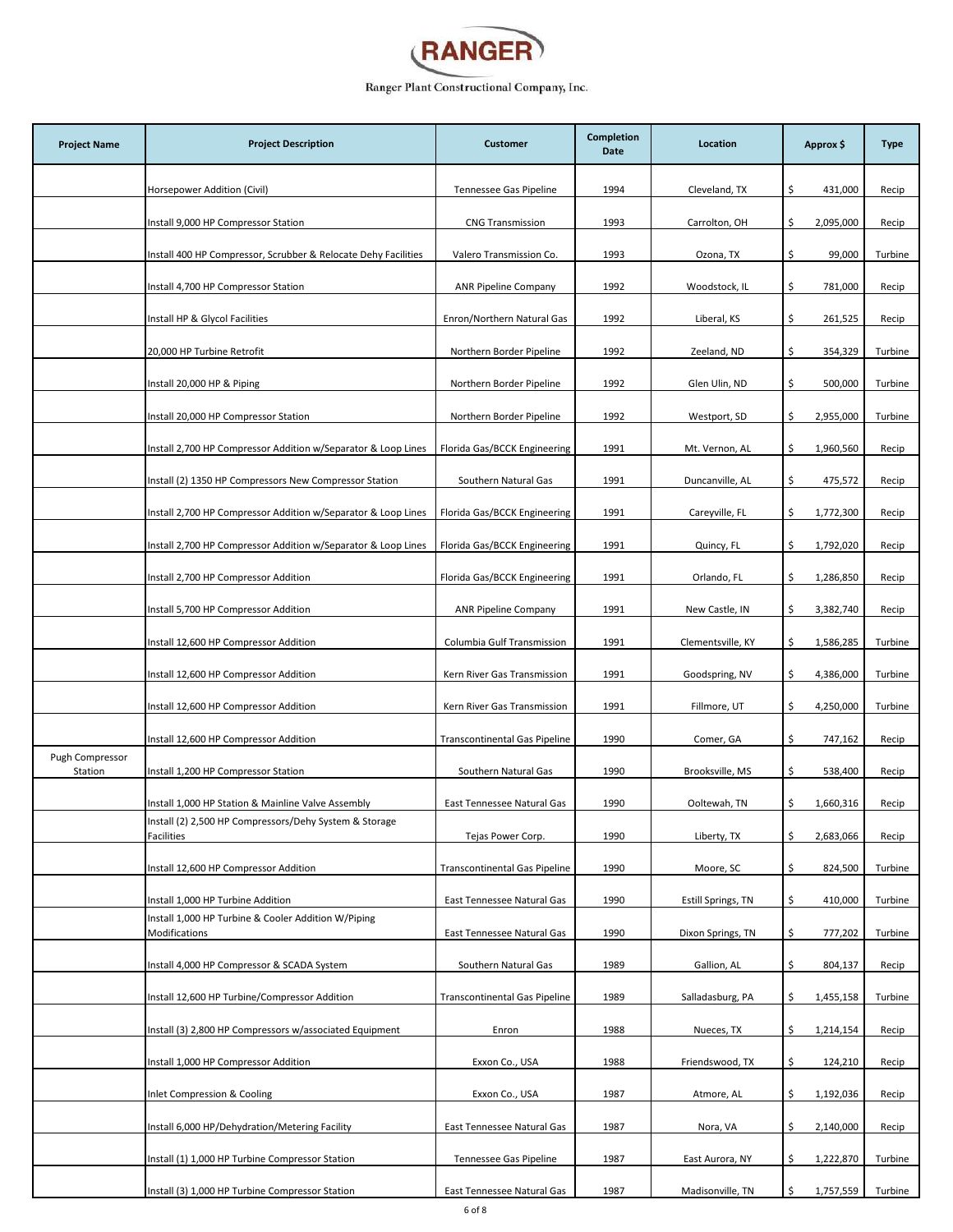

| <b>Project Name</b>   | <b>Project Description</b>                                                            | <b>Customer</b>               | Completion<br>Date | Location         | Approx \$       | <b>Type</b> |
|-----------------------|---------------------------------------------------------------------------------------|-------------------------------|--------------------|------------------|-----------------|-------------|
|                       | Tear Out Process Plant / 30 MMCF Cryogenic Plant with<br>Compression & Re-Compression | Arco Oil & Gas                | 1986               | Turnertown, TX   | \$.<br>51,170   | Recip       |
|                       | Install 30 MMW Cryogenic Plant W/Compression & Re-<br>Compression                     | Arco/Pro-Quip Corp.           | 1986               | Turnertown, TX   | \$<br>445,000   | Recip       |
|                       | Install (2) 2,000 HP Units                                                            | Marathon Oil                  | 1986               | Iraan, TX        | \$<br>935,039   | Recip       |
|                       | Install 4,000 HP Turbine Compressor Installation                                      | <b>ANR Pipeline Company</b>   | 1986               | Kewaskum, WI     | \$<br>485,585   | Turbine     |
|                       | <b>Compressor Station Modification</b>                                                | Southern Natural Gas          | 1984               | Tarrant City, AL | 440,797<br>\$.  | Recip       |
|                       | Install (2) 2,600 HP Cooper Engines                                                   | Southern Natural Gas          | 1984               | Pickens, MS      | 1,640,988<br>\$ | Recip       |
|                       | Install 4,000 HP Compressor Station                                                   | Northern Natural Gas          | 1984               | Williston, ND    | Force Account   | Recip       |
|                       | <b>Compressor Station</b>                                                             | Warren Petroleum              | 1984               | Abilene, TX      | Force Account   | Recip       |
|                       | Horizontal Replacement (2) 2700 HP Cooper Engines                                     | Southern Natural Gas          | 1983               | Onward, MS       | \$<br>938,785   | Recip       |
|                       | <b>Plant Relocation</b>                                                               | <b>Tonkawa Gas Processing</b> | 1983               | Booker, TX       | \$<br>129,158   | Recip       |
|                       | Install 5,000 HP Compressor Station Addition                                          | Southern Natural Gas          | 1982               | Gallion, AL      | \$.<br>742,747  | Recip       |
|                       | Install 1,000 HP Compressor Station Addition                                          | South Georgia Natural Gas     | 1982               | Albany, GA       | \$<br>140,431   | Recip       |
|                       | Install (2) New 550 HP Compressor Station                                             | South Georgia Natural Gas     | 1982               | Albany, GA       | \$<br>140,431   | Recip       |
|                       | Install 2,000 HP Compressor Station Addition                                          | Southern Natural Gas          | 1982               | Ellerslie, GA    | \$<br>546,900   | Recip       |
|                       | Install 5,000 HP Compressor Station Addition                                          | Southern Natural Gas          | 1982               | Franklinton, LA  | \$<br>841,447   | Recip       |
|                       | (2) Ajax 550 HP Compressor Station Installation and Related<br>Piping                 | Tennessee Gas Pipeline        | 1982               | Heidelburg, MS   | \$.<br>226,805  | Recip       |
| Moss Lateral Pipeline | Install 40 HP Compressor Station                                                      | Ozark Gas Pipeline Corp.      | 1982               | Kiowa, OK        | \$<br>107,964   | Recip       |
| Blackman OK           | Install 420 HP Compressor Station                                                     | Ozark Gas Pipeline Corp.      | 1982               | Wilberton, OK    | \$<br>126,080   | Recip       |
|                       | Install 4,000 HP Compressor Station                                                   | Ozark Gas Pipeline Corp.      | 1982               | Shawnee, OK      | \$<br>288,990   | Recip       |
|                       | Install 660 HP Compressor Station                                                     | Tennessee Gas Pipeline        | 1982               | Wilburton, OK    | \$<br>132,600   | Recip       |
|                       | Install 2,000 HP Compressor Relocation                                                | Exxon Co., USA                | 1982               | Anahuac, TX      | \$<br>626,460   | Recip       |
|                       | Peaking Station Addition                                                              | Exxon Co., USA                | 1982               | Hawkins, TX      | 116,993<br>\$   | Recip       |
|                       | <b>Install Compressor Station</b>                                                     | Valero Transmission           | 1982               | Prairie Hill, TX | Force Account   | Recip       |
|                       | Install (5) 3,830 HP Solar Compressor Stations and (2) New<br><b>Meter Stations</b>   | Red River Gas Pipeline        | 1982               | Wheeler, TX      | 1,179,342<br>\$ | Turbine     |
|                       | Install 1,250 HP Compressor Station Addition                                          | Southern Natural Gas          | 1981               | Heflin, AL       | \$<br>454,634   | Recip       |
|                       | Install New 2,500 HP Compressor                                                       | Northern Natural Gas          | 1981               | Artesia, NM      | \$.<br>154,000  | Recip       |
|                       | Install Compressor Addition & Plant Modification                                      | Northern Natural Gas          | 1981               | Eunice, NM       | \$<br>250,000   | Recip       |
|                       | <b>Install Compressor Station</b>                                                     | Northern Natural Gas          | 1981               | Crystal City, TX | \$<br>1,250,000 | Recip       |
|                       | Install New HP Compressor                                                             | Northern Natural Gas          | 1981               | Seagraves, TX    | \$.<br>138,000  | Recip       |
|                       | Install Compressor Station Addition                                                   | Northern Natural Gas          | 1981               | Seagraves, TX    | \$<br>180,000   | Recip       |
|                       | Install 1,000 HP Turbine Compressor Addition                                          | Valero Gas Transmission       | 1981               | Bellville, TX    | \$.<br>210,437  | Turbine     |
|                       | Install Compressor Station & HP Addition                                              | Northern Natural Gas          | 1980               | Hugoton, KS      | \$<br>229,226   | Recip       |